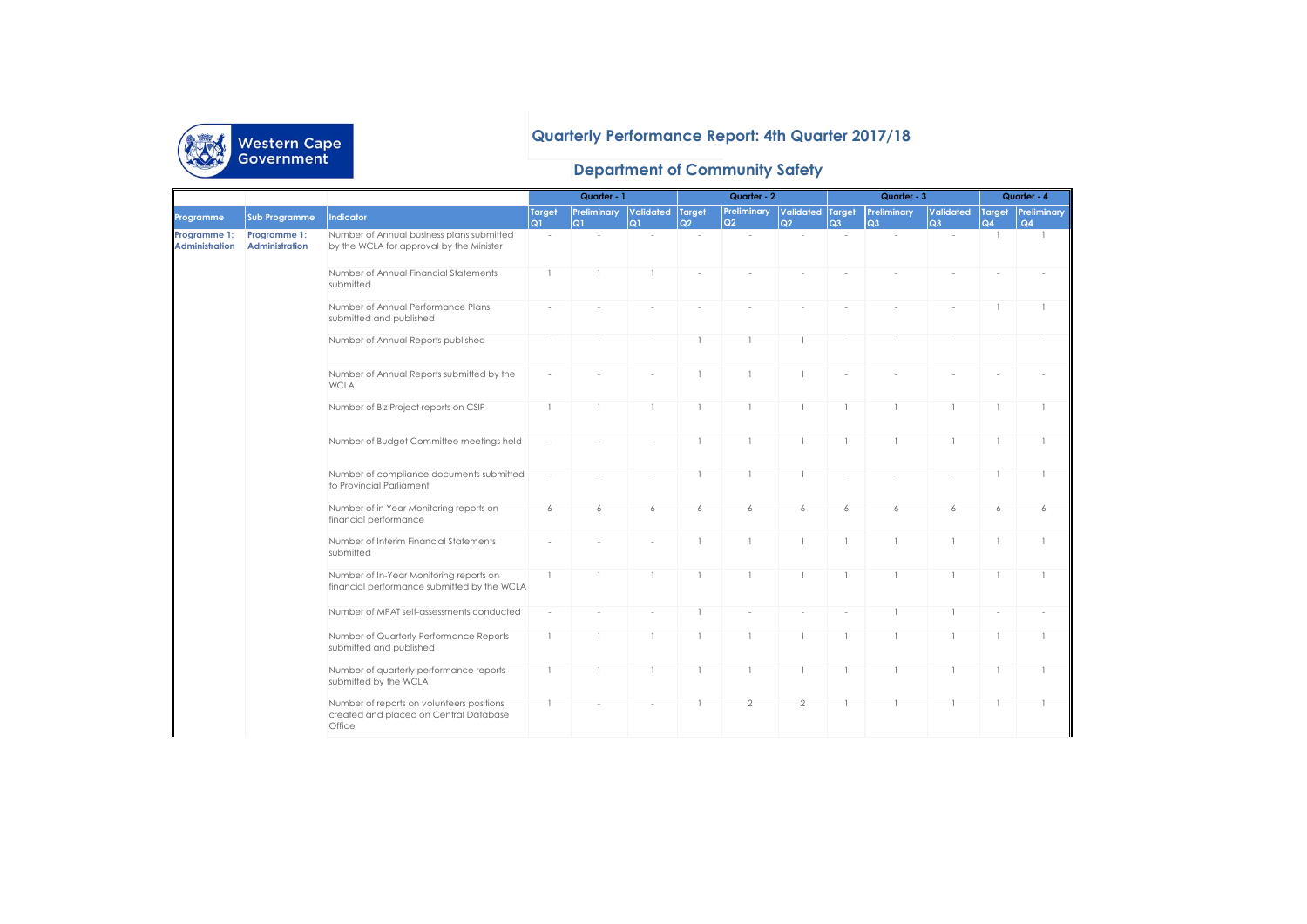|                                                      |                                                           | Number of reports submitted in response to<br>requests for information received from<br>SCOPA/Standing Committee                                                                       |                |                |                |                          |                |                |                |                |                                                                                                                                                                                                   |   |                          |
|------------------------------------------------------|-----------------------------------------------------------|----------------------------------------------------------------------------------------------------------------------------------------------------------------------------------------|----------------|----------------|----------------|--------------------------|----------------|----------------|----------------|----------------|---------------------------------------------------------------------------------------------------------------------------------------------------------------------------------------------------|---|--------------------------|
|                                                      |                                                           | Number of unqualified Audit Reports<br>(financial)                                                                                                                                     |                |                | $\sim$         | $\overline{1}$           | $\mathbf{1}$   | $\mathbf{1}$   | $\sim$         |                |                                                                                                                                                                                                   |   |                          |
|                                                      |                                                           | Number of unqualified Audit Reports<br>(performance)                                                                                                                                   |                |                |                | 1                        | $\mathbf{1}$   | $\mathbf{1}$   |                |                |                                                                                                                                                                                                   |   |                          |
| Programme 2:<br><b>Provincial</b><br>Secretariat for | Programme 2:<br><b>Provincial</b>                         | Number of EPP web based applications<br>updated and maintained                                                                                                                         |                |                |                |                          | ×.             |                |                |                |                                                                                                                                                                                                   |   | 1                        |
| <b>Police Service</b>                                | Secretariat for<br><b>Police Service</b>                  | Number of PNP reports on the state of<br>policing in the Province                                                                                                                      |                |                |                |                          | ä,             | i,             | -1             |                | $\mathbf{1}$<br>$\overline{1}$<br>-1<br>$\overline{4}$<br>$\overline{4}$<br>$\mathbf{1}$<br>$\mathbf{1}$<br>1<br>75<br>$\overline{4}$<br>$\overline{4}$<br>$\mathbf{1}$<br>1<br>$\mathbf{1}$<br>1 | 1 |                          |
|                                                      |                                                           | Number of reports on the implementation of<br>Khayelitsha Commission recommendations                                                                                                   | $\mathbf{1}$   |                |                |                          | $\mathbf{1}$   | $\mathbf{1}$   | $\mathbf{1}$   | $\mathbf{1}$   |                                                                                                                                                                                                   |   |                          |
|                                                      |                                                           | Number of reports on the maintenance,<br>updating and utilisation of organisational<br>database                                                                                        | $\mathbf{1}$   | $\mathbf{1}$   | $\mathbf{1}$   | $\mathbf{1}$             | $\mathbf{1}$   | $\mathbf{1}$   | $\mathbf{1}$   | $\mathbf{1}$   |                                                                                                                                                                                                   |   | $\overline{\phantom{a}}$ |
|                                                      |                                                           | Number of research reports on special<br>projects compiled                                                                                                                             |                |                |                |                          |                |                |                |                |                                                                                                                                                                                                   |   | 1                        |
|                                                      |                                                           | Number of safety and crime trend analysis<br>conducted                                                                                                                                 | $\mathbf{1}$   | $\overline{1}$ | $\mathbf{1}$   | $\overline{\phantom{a}}$ | ×              | $\sim$         | $\mathbf{1}$   | $\mathbf{1}$   |                                                                                                                                                                                                   |   |                          |
|                                                      | <b>Sub Programme</b><br>2.3: Monitorina<br>and Evaluation | Number of Domestic Violence Act (DVA)<br>Compliance Reports compiled                                                                                                                   | $\overline{4}$ | $\overline{4}$ | $\overline{4}$ | 4                        | $\overline{4}$ | $\overline{4}$ | $\overline{4}$ | $\overline{4}$ |                                                                                                                                                                                                   |   | 6                        |
|                                                      |                                                           | Number of engagements with the SAPS,<br>National Prosecuting Authority (NPA) and<br>Department of Justice and Constitutional<br>Development (DoJ&CD) where deficiencies<br>were tabled |                |                |                |                          | $\mathbf{1}$   | 5              |                |                |                                                                                                                                                                                                   |   | 1                        |
|                                                      |                                                           | Number of improvement reports on<br>deficiencies identified during oversight visits at<br>police stations                                                                              | $\sim$         |                |                | $\mathbf{1}$             | $\mathbf{1}$   | $\mathbf{1}$   |                |                |                                                                                                                                                                                                   |   |                          |
|                                                      |                                                           | Number of management reports compiled<br>on service delivery complaints against SAPS                                                                                                   | $\mathbf{1}$   | $\overline{1}$ | $\mathbf{1}$   | $\mathbf{1}$             | $\mathbf{1}$   | $\mathbf{1}$   |                | $\mathbf{1}$   |                                                                                                                                                                                                   |   | 1                        |
|                                                      |                                                           | Number of police stations inspected                                                                                                                                                    | $\sim$         |                | $\sim$         | 75                       | 75             | 62             | $\sim$         |                |                                                                                                                                                                                                   |   | 88                       |
|                                                      |                                                           | Number of police stations monitored and<br>reports compiled                                                                                                                            | $\overline{4}$ | $\overline{4}$ | $\overline{4}$ | $\overline{4}$           | $\overline{4}$ | $\overline{4}$ | $\overline{4}$ | $\overline{4}$ |                                                                                                                                                                                                   |   | 4                        |
|                                                      |                                                           | Number of reports compiled on<br>implementation of IPID recommendations by<br>SAPS                                                                                                     |                |                |                |                          |                |                |                |                |                                                                                                                                                                                                   |   |                          |
|                                                      |                                                           | Number of reports compiled on court<br>watching briefs                                                                                                                                 | $\overline{1}$ | $\mathbf{1}$   | -1             | 1                        | $\mathbf{1}$   | $\mathbf{1}$   |                | 1              |                                                                                                                                                                                                   |   | 1                        |
|                                                      |                                                           | Number of reports compiled on first level<br>oversight visits to stations                                                                                                              | $\overline{1}$ | $\overline{1}$ | $\mathbf{1}$   | 1                        | $\mathbf{1}$   | $\overline{1}$ | $\overline{1}$ | $\mathbf{1}$   |                                                                                                                                                                                                   |   | $\overline{\phantom{a}}$ |
|                                                      |                                                           | Number of reports compiled on<br>implementation of National Monitoring Tool<br>recommendations                                                                                         |                |                |                |                          |                |                |                |                |                                                                                                                                                                                                   |   | 1                        |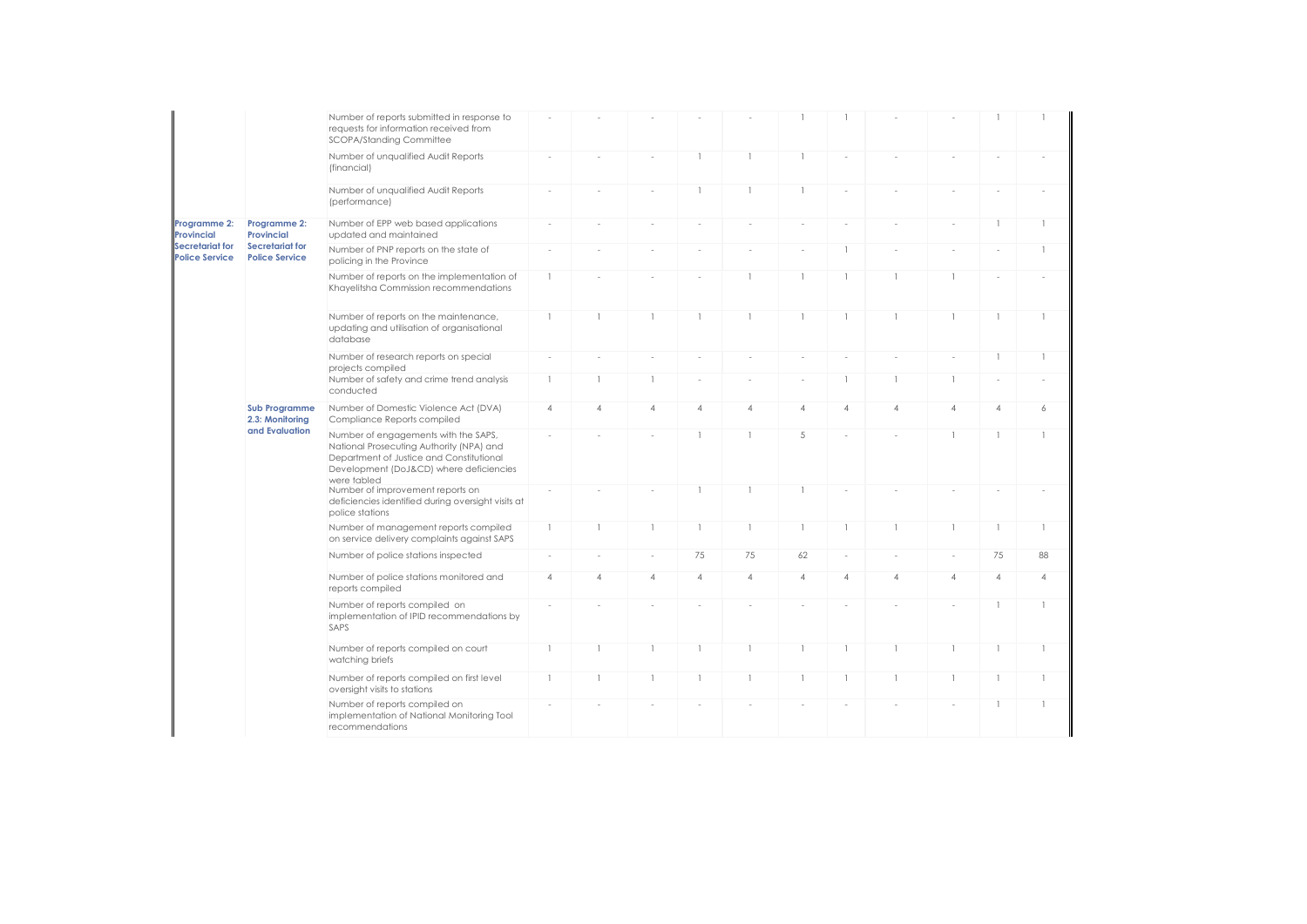|                            |                                        | Number of reports compiled on police<br>conduct at selected high profile protest                  | $\overline{1}$           | $\mathbf{1}$             |                          |                          |              | $\overline{1}$                        |                |                          |                | $\overline{1}$           |                          |
|----------------------------|----------------------------------------|---------------------------------------------------------------------------------------------------|--------------------------|--------------------------|--------------------------|--------------------------|--------------|---------------------------------------|----------------|--------------------------|----------------|--------------------------|--------------------------|
|                            |                                        | Number of reports on deficiencies identified<br>during court watching briefs                      | ×,                       |                          |                          | $\overline{1}$           |              | $\mathbf{1}$                          |                |                          |                | $\overline{1}$           | 1                        |
| Policing                   |                                        | Number of reports on Monitoring and<br>Evaluation special projects compiled                       | $\sim$                   |                          |                          | ÷.                       | ×.           | $\sim$                                | $\sim$         | $\sim$                   |                | $\overline{1}$           | $\mathbf{1}$             |
|                            | <b>Sub Programme</b><br>2.4: Safety    | Number of community safety outreach<br>programmes rolled out                                      | 20                       | 22                       | 22                       | 20                       | 16           | 13                                    | 20             | 28                       | 26             | 10                       | 19                       |
|                            | Promotion                              | Number of crime prevention programmes<br>implemented                                              | $\mathbf{1}$             | 3                        | $\overline{2}$           | $\overline{1}$           |              | $\overline{4}$                        |                | $\mathbf{1}$             |                | $\overline{\phantom{a}}$ | ٠                        |
|                            |                                        | Number of youth safety outreach<br>deployments                                                    | $\mathbf{1}$             | 6                        | 6                        | $\overline{2}$           | ×,           |                                       |                |                          |                | $\overline{2}$           | $\mathbf{1}$             |
|                            | <b>Sub Programme</b><br>2.5: Community | Number of Community Safety Plans signed-off<br>for the CSIP areas                                 | $\overline{\phantom{a}}$ | $\sim$                   | $\sim$                   | ÷,                       | ä,           | $\sim$                                | ä,             |                          |                | $\overline{4}$           | $\overline{4}$           |
|                            | <b>Police Relations</b>                | Number of CPFs and Cluster Board meetings<br>attended                                             | 20                       | 20                       | 25                       | 20                       | 30           | 16                                    | 20             | 11                       | 17             | 20                       | 23                       |
|                            |                                        | Number of CPFs submitting EPP web-based<br>reports                                                | 15                       | 12                       | 12                       | 15                       | 16           | 16                                    | 15             | 3                        | 1              | 15                       | 6                        |
|                            |                                        | Number of functional CPFs assessed                                                                | $\overline{\phantom{a}}$ | 20                       | $\sim$                   | $\sim$                   | ä,           | $\sim$                                | $\sim$         | $\overline{\phantom{a}}$ | $\sim$         | 150                      | 150                      |
|                            |                                        | Number of functional CSFs assessed                                                                | $\mathbf{1}$             | $\mathbf{1}$             | $\mathbf{1}$             | $\mathbf{1}$             | $\mathbf{1}$ | $\begin{array}{c} \hline \end{array}$ | $\mathbf{1}$   | $\mathbb{I}$             | $\mathbf{1}$   | $\overline{1}$           | $\mathbf{1}$             |
|                            |                                        | Number of Matching Grants special projects<br>considered                                          | 10                       | 12                       | 12                       | 10                       | 18           | 18                                    | 10             | 21                       | 17             | 10                       | 10                       |
|                            |                                        | Number of training and support interventions<br>conducted to support CPFs reporting on the<br>EPP | 8                        | 8                        | 5                        | 8                        | 10           | 7                                     | 8              | 10                       | 8              | 8                        | $\overline{7}$           |
|                            |                                        | Number of valid EPP TPAs signed with CPFs<br>adn Cluster Boards                                   | 83                       | 44                       | 44                       | 83                       | 70           | 70                                    | $\circ$        | 17                       | 17             | $\overline{\phantom{a}}$ | 8                        |
| Programme 3:<br>Provincial | Programme 3:<br><b>Provincial</b>      | Number of Annual Reports on activities of the<br>Ombudsman                                        | $\mathbf{1}$             | $\mathbf{1}$             | $\mathbf{1}$             | $\overline{\phantom{a}}$ | $\sim$       | $\sim$                                | ä,             | $\sim$                   |                |                          | $\overline{\phantom{a}}$ |
| <b>Functions</b>           | <b>Policing Functions</b>              | Number of areas where youth and religion for<br>safety programmes are implemented                 | $\overline{\phantom{a}}$ | $\overline{\phantom{a}}$ | $\overline{\phantom{a}}$ | 20                       | 22           | 22                                    | 10             | 33                       | 14             | 10                       | $\overline{4}$           |
|                            |                                        | Number of intergrated Community Safety<br>Partnerships with Municipalities established            | $\overline{2}$           | $\overline{2}$           | $\mathbf{1}$             | $\overline{2}$           | 3            | $\sim$                                | $\mathbf{2}$   | $\mathbf{2}$             |                | $\overline{2}$           | $\overline{7}$           |
|                            |                                        | Number of outreach programmes conducted                                                           | $\overline{4}$           | 5                        | $\overline{4}$           | $\overline{4}$           | 5            | $\overline{4}$                        | $\overline{4}$ | $\overline{4}$           | $\overline{4}$ | $\overline{4}$           | 6                        |
|                            |                                        | Number of partners allocated with youth<br>placements                                             | 15                       | 15                       | 52                       | 15                       | 37           | $\circ$                               | 10             | 65                       | 9              | 10                       | ×,                       |
|                            |                                        | Number of partners monitored and evaluated                                                        | $\overline{\phantom{a}}$ |                          | ÷.                       | 20                       | 20           | 13                                    | 20             | 20                       | 18             | $\sim$                   | $\overline{7}$           |
|                            |                                        | Number of reports on complaints received<br>and the status therof                                 | $\mathbf{1}$             | 1                        | -1                       | $\overline{1}$           | -1           | $\mathbf{1}$                          | 1              | $\mathbf{1}$             | $\mathbf{1}$   | $\overline{1}$           | $\mathbf{1}$             |
|                            |                                        | Number of work opportunities created with<br>partners                                             | 250                      | 486                      | 382                      | 250                      | 189          | 183                                   | 250            | 316                      | 317            | 250                      | 64                       |
|                            |                                        | Number of youth safety interventions<br>facilitated                                               | $\mathbf{1}$             | $\sim$                   | $\sim$                   | 1                        | -1           | $\mathbf{1}$                          | 1              | 3                        | 3              | -1                       | ä,                       |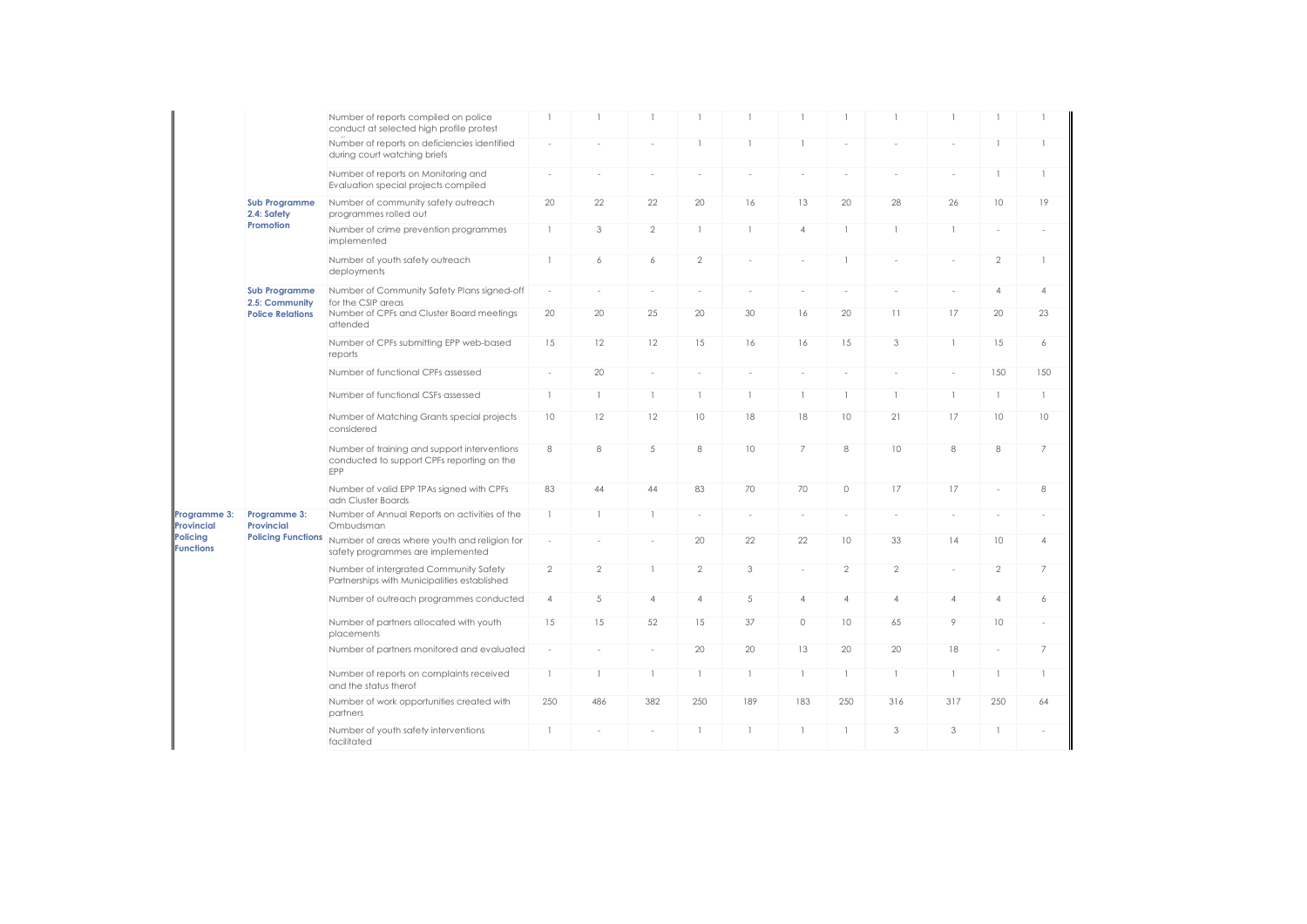|                                      |                                      | Number of youth trained through formal<br>partnerships                                                                                     | 250          | 270            | 178          | 250            |              |                | 250          | 357          | 305            | 250          | 438          |
|--------------------------------------|--------------------------------------|--------------------------------------------------------------------------------------------------------------------------------------------|--------------|----------------|--------------|----------------|--------------|----------------|--------------|--------------|----------------|--------------|--------------|
| Programme 4:<br><b>Security Risk</b> | Programme 4:<br><b>Security Risk</b> | Number of access control card holder audit<br>reports generated                                                                            | 12           | 12             | 12           | 12             | 12           | 12             | 12           | 12           | 12             | 12           | 12           |
|                                      | Management                           | Number of Access control equipment<br>functionality reports                                                                                | $\mathbf{1}$ | $\mathbf{1}$   | 1            | $\overline{1}$ |              | $\mathbf{1}$   | 1            | $\mathbf{1}$ | $\mathbf{1}$   | $\mathbf{1}$ | $\mathbb{I}$ |
|                                      |                                      | Number of engagements with accredited<br>NHW structures                                                                                    | $\mathbf{1}$ | $\overline{1}$ | $\mathbf{1}$ | $\mathbf{1}$   | $\mathbf{1}$ | $\mathbf{1}$   | $\mathbf{1}$ |              | $\mathbf{1}$   | $\mathbf{1}$ | $\mathbb{I}$ |
|                                      |                                      | Number of monitoring and evaluation reports<br>based on the SLA with outsourced security<br>provider                                       | $\mathbf{1}$ | $\mathbf{1}$   | 1            | $\overline{1}$ | $\mathbf{1}$ | $\mathbf{1}$   | -1           |              | $\mathbf{1}$   | $\mathbf{1}$ | $\mathbb{I}$ |
|                                      |                                      | Number of MoU meetings with departmental<br>security managers                                                                              | 13           | 13             | 13           | 13             | 13           | 13             | 13           | 13           | 13             | 13           | 13           |
|                                      |                                      | Number of NHW formations accredited                                                                                                        | 25           | 38             | 38           | 25             | 23           | 23             | 25           | 65           | 65             | 25           | 36           |
|                                      |                                      | Number of progress reports on MoU meetings<br>conducted                                                                                    | $\mathbf{1}$ | $\mathbf{1}$   | -1           | $\mathbf{1}$   | $\mathbf{1}$ | $\mathbf{1}$   | $\mathbf{1}$ | $\mathbf{1}$ | $\mathbf{1}$   | $\mathbf{1}$ | $\mathbb{I}$ |
|                                      |                                      | Number of random security operations<br>conducted by the Security Support Team at<br>WCG prioritized facilities                            | 5            | 5              | 5            | 10             | 10           | 10             | 10           | 10           | 10             | 5            | 5            |
|                                      |                                      | Number of reports (implementation of<br>Provincial Security Provisioning business plan;<br>methodologies and business processes)           | $\mathbb{I}$ | $\mathbf{1}$   | -1           | $\mathbf{1}$   | $\mathbf{1}$ | $\overline{1}$ | $\mathbf{1}$ |              | $\mathbf{1}$   | $\mathbf{1}$ | $\mathbf{1}$ |
|                                      |                                      | Number of reports (implementation of<br>Security Advisory Services business plan;<br>methodologies and business processes                  | $\mathbf{1}$ |                | $\mathbf{1}$ | $\overline{1}$ | $\mathbf{1}$ | $\overline{1}$ |              |              | $\mathbf{1}$   | $\mathbf{1}$ | $\mathbf{1}$ |
|                                      |                                      | Number of reports on engagements with the<br>private security regulator (PSIRA)                                                            | $\mathbf{1}$ | $\mathbf{1}$   | 1            | $\overline{1}$ | $\mathbf{1}$ | $\mathbf{1}$   | $\mathbf{1}$ |              | $\mathbf{1}$   | $\mathbf{1}$ | $\mathbf{1}$ |
|                                      |                                      | Number of reports on the implementation o<br>fthe transversal Strategic Sourcing Strategy                                                  | $\mathbf{1}$ | $\mathbf{1}$   | $\mathbf{1}$ | $\mathbf{1}$   | $\mathbf{1}$ | $\mathbf{1}$   | $\mathbf{1}$ |              | $\mathbf{1}$   | $\mathbf{1}$ | $\mathbb{I}$ |
|                                      |                                      | Number of reports on the implementation of<br>the Access Control Directive                                                                 | $\mathbf{1}$ |                |              | $\mathbf{I}$   | $\mathbf{1}$ | $\mathbf{1}$   |              |              | $\overline{1}$ | $\mathbf{1}$ | $\mathbb{I}$ |
|                                      |                                      | Number of reports on the management of<br>the Access Control Framework Agreement                                                           | $\mathbf{1}$ | $\mathbf{1}$   | 1            | $\mathbf{1}$   | 1            | -1             |              |              | $\mathbf{1}$   | $\mathbf{1}$ | $\mathbf{1}$ |
|                                      |                                      | Number of reports on the training and<br>development needs for officials involved in<br>the management of security risk within the<br>WCC. | $\mathbf{1}$ |                |              | $\overline{1}$ | $\mathbf{1}$ | $\overline{1}$ |              |              | $\overline{1}$ | $\mathbf{1}$ | $\mathbf{1}$ |
|                                      |                                      | Number of reports on the update of Security<br>Operational Procedures at WCG facilities<br>within the CBD                                  | $\mathbf{1}$ | $\overline{1}$ | $\mathbf{1}$ | $\mathbf{1}$   | $\mathbf{1}$ | $\overline{1}$ | $\mathbf{1}$ |              | $\mathbf{1}$   | $\mathbf{1}$ | 1            |
|                                      |                                      | Number of risk self-assessments analysis reports                                                                                           | $\mathbf{1}$ | $\mathbf{1}$   | 1            | $\mathbf{1}$   | $\mathbf{1}$ | $\mathbf{1}$   | $\mathbf{1}$ | $\mathbf{1}$ | $\mathbf{1}$   | $\mathbf{1}$ | $\mathbb{I}$ |
|                                      |                                      | Number of safety and security awareness<br>interventions conducted                                                                         | 20           | 20             | 25           | 20             | 20           | 20             | 20           | 20           | 20             | 20           | 20           |
|                                      |                                      | Number of Safety and Security Risk<br>Assessment reports compiled                                                                          | 22           | 22             | 22           | 22             | 22           | 22             | 23           | 23           | 23             | 23           | 23           |
|                                      |                                      | Number of security index reports compiled                                                                                                  | ÷.           |                |              |                |              |                |              |              | ÷              | 13           | 13           |